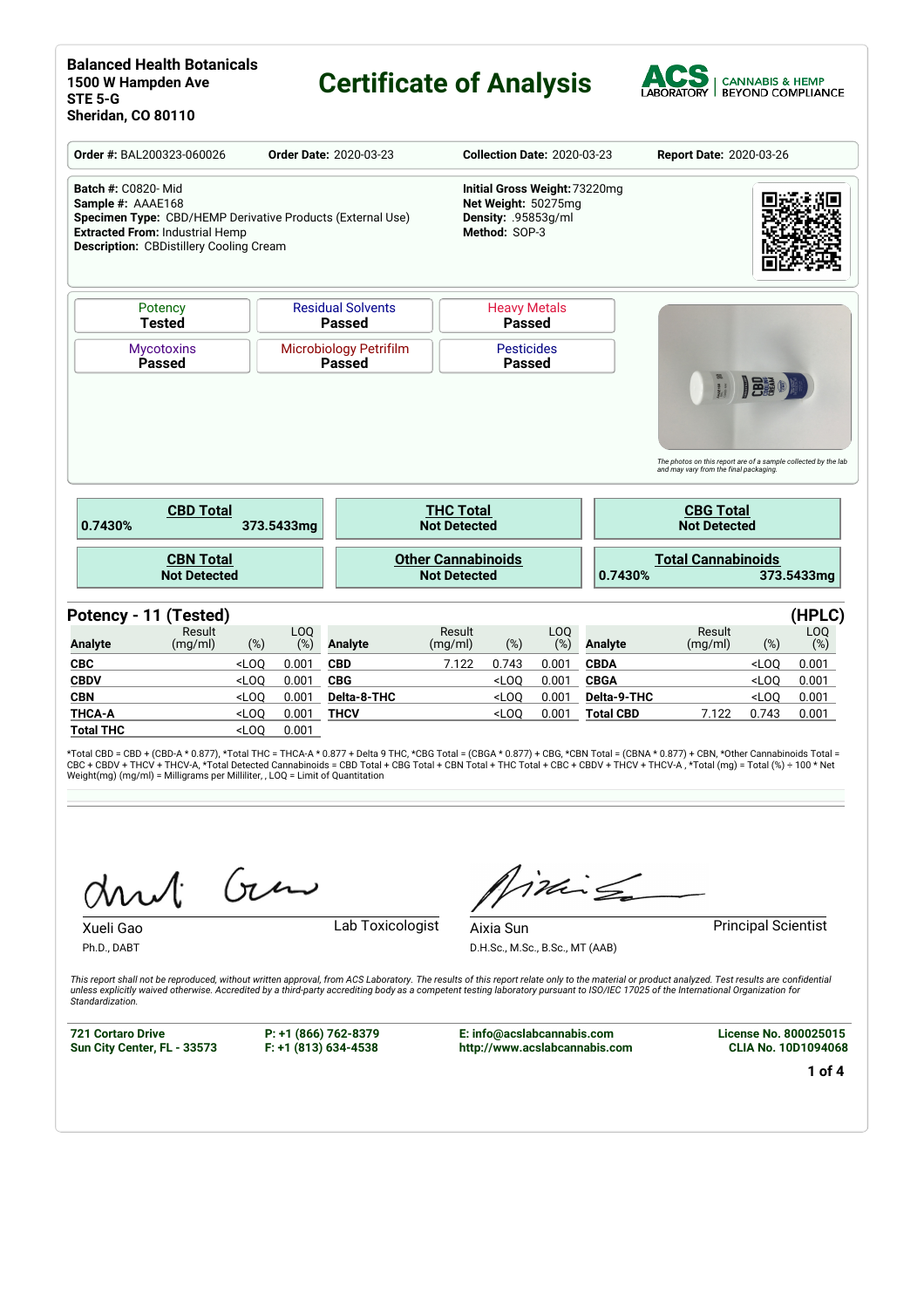# **Certificate of Analysis**



| <b>Order #: BAL200323-060026</b>                                                                                                                                                                                | <b>Order Date: 2020-03-23</b> | <b>Collection Date: 2020-03-23</b>                                                           | <b>Report Date: 2020-03-26</b> |  |  |  |
|-----------------------------------------------------------------------------------------------------------------------------------------------------------------------------------------------------------------|-------------------------------|----------------------------------------------------------------------------------------------|--------------------------------|--|--|--|
| <b>Batch #: C0820-Mid</b><br>Sample #: AAAE168<br><b>Specimen Type:</b> CBD/HEMP Derivative Products (External Use)<br><b>Extracted From: Industrial Hemp</b><br><b>Description: CBDistillery Cooling Cream</b> |                               | Initial Gross Weight: 73220mg<br>Net Weight: 50275mg<br>Density: .95853q/ml<br>Method: SOP-3 |                                |  |  |  |

### **Residual Solvents - FL (Passed) (GC/GCMS)**

| <b>Analyte</b>        | Action<br>Level<br>(ppm) | Result<br>(ppm) | LOO<br>(ppm) | Analyte                | Action<br>Level<br>(ppm) | Result<br>(ppm) | LOO<br>(ppm) | Analyte               | Action<br>Level<br>(ppm) | Result<br>(ppm) | LOO<br>(ppm) |
|-----------------------|--------------------------|-----------------|--------------|------------------------|--------------------------|-----------------|--------------|-----------------------|--------------------------|-----------------|--------------|
| $1,1-$                |                          |                 |              | $1,2-$                 |                          |                 |              | Acetone               | 5000                     | $<$ LOO         | 12           |
| <b>Dichloroethene</b> | 8                        | $<$ LOO         | 0.132        | dichloroethane         | 5                        | $<$ LOO         | 0.032        | <b>Acetonitrile</b>   | 410                      | $<$ LOO         | 0.96         |
| <b>Benzene</b>        |                          | $<$ LOO         | 0.016        | <b>Butanes</b>         | 2000                     | $<$ LOO         | 13.32        | Chloroform            | 60                       | $<$ LOO         | 0.032        |
| <b>Ethanol</b>        | 5000                     | $<$ LOO         | 16           | <b>Ethyl Acetate</b>   | 5000                     | $<$ LOO         | 6.4          | <b>Ethyl Ether</b>    | 5000                     | $<$ LOO         | 8            |
| <b>Ethylene Oxide</b> | 5                        | $<$ LOO         | 0.32         | Heptane                | 5000                     | $<$ LOO         | 8            | Hexane                | 290                      | $<$ LOO         | 0.8          |
| Isopropyl alcohol     | 500                      | $<$ LOO         | 8            | Methanol               | 3000                     | $<$ LOO         | 4            | Methvlene             |                          |                 |              |
|                       |                          |                 |              |                        |                          |                 |              | chloride              | 600                      | $<$ LOO         |              |
| Pentane               | 5000                     | $<$ LOO         | 12           | <b>Petroleum Ether</b> | 400                      | $<$ LOO         | 6.4          | Propane               | 2100                     | $<$ LOO         | 26.668       |
| <b>Toluene</b>        | 890                      | $<$ LOO         | 2.4          | Total Xvlenes          | 2170                     | $<$ LOO         | 7.2          | <b>Tricloroethene</b> | 80                       | $<$ LOO         | 0.4          |

(ppm) = Parts per Million, (ppm) = (µg/g), , LOQ = Limit of Quantitation

| <b>Heavy Metals (Passed)</b> |                          |                                                                                                         |              |                |                          |                                                                                                        |               |                |                         |                 | $(ICP-MS)$   |
|------------------------------|--------------------------|---------------------------------------------------------------------------------------------------------|--------------|----------------|--------------------------|--------------------------------------------------------------------------------------------------------|---------------|----------------|-------------------------|-----------------|--------------|
| Analyte                      | Action<br>Level<br>(ppb) | Result<br>(ppb)                                                                                         | LOO<br>(ppb) | <b>Analyte</b> | Action<br>Level<br>(ppb) | Result<br>(ppb)                                                                                        | LOO.<br>(ppb) | <b>Analyte</b> | Action<br>Leve<br>(ppb) | Result<br>(ppb) | LOO<br>(ppb) |
| Arsenic (As)                 | 1500                     | $<$ LOO                                                                                                 | 100          | Cadmium (Cd)   | 500                      | <l00< th=""><th>100</th><th>Lead (Pb)</th><th>500</th><th><math>&lt;</math>LOO</th><th>100</th></l00<> | 100           | Lead (Pb)      | 500                     | $<$ LOO         | 100          |
| Mercury (Hg)                 | 3000                     | <loq< th=""><th>100</th><th></th><th></th><th></th><th></th><th></th><th></th><th></th><th></th></loq<> | 100          |                |                          |                                                                                                        |               |                |                         |                 |              |

(ppb) = Parts per Billion, (ppb) = (µg/kg), , LOQ = Limit of Quantitation

Gen

Xueli Gao **Lab Toxicologist** 

Ph.D., DABT

inis

Aixia Sun **Principal Scientist** 

D.H.Sc., M.Sc., B.Sc., MT (AAB)

This report shall not be reproduced, without written approval, from ACS Laboratory. The results of this report relate only to the material or product analyzed. Test results are confidential<br>unless explicitly waived otherwi *Standardization.*

**721 Cortaro Drive Sun City Center, FL - 33573**

**P: +1 (866) 762-8379 F: +1 (813) 634-4538**

**E: info@acslabcannabis.com http://www.acslabcannabis.com** **License No. 800025015 CLIA No. 10D1094068**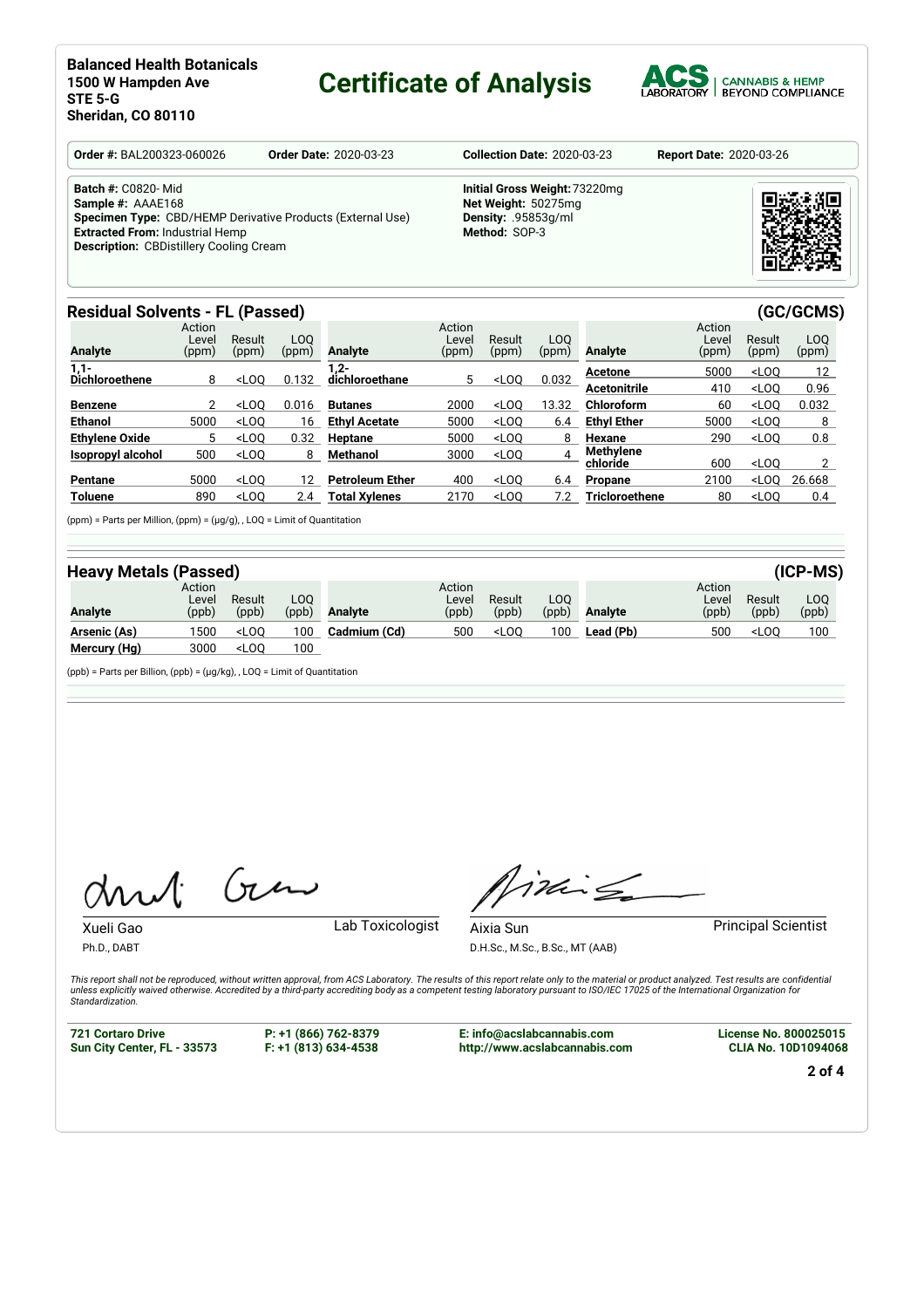# **Certificate of Analysis**



| <b>Order #: BAL200323-060026</b>                                                                                                                                                                                | <b>Order Date: 2020-03-23</b> | <b>Collection Date: 2020-03-23</b>                                                           | <b>Report Date: 2020-03-26</b> |
|-----------------------------------------------------------------------------------------------------------------------------------------------------------------------------------------------------------------|-------------------------------|----------------------------------------------------------------------------------------------|--------------------------------|
| <b>Batch #: C0820-Mid</b><br>Sample #: AAAE168<br><b>Specimen Type:</b> CBD/HEMP Derivative Products (External Use)<br><b>Extracted From: Industrial Hemp</b><br><b>Description: CBDistillery Cooling Cream</b> |                               | Initial Gross Weight: 73220mg<br>Net Weight: 50275mg<br>Density: .95853q/ml<br>Method: SOP-3 |                                |

| <b>Mycotoxins (Passed)</b> |                          |                                                                                                                                                                                      |              |                        |                          |                 |              |                     |                          |                 | (LCMS/MS)    |
|----------------------------|--------------------------|--------------------------------------------------------------------------------------------------------------------------------------------------------------------------------------|--------------|------------------------|--------------------------|-----------------|--------------|---------------------|--------------------------|-----------------|--------------|
| Analyte                    | Action<br>∟evel<br>(ppb) | Result<br>(ppb)                                                                                                                                                                      | LOO<br>(ppb) | Analyte                | Action<br>Level<br>(ppb) | Result<br>(ppb) | LOO<br>(ppb) | Analyte             | Action<br>Level<br>(ppb) | Result<br>(ppb) | LOQ<br>(ppb) |
| <b>Aflatoxin B1</b>        |                          | <loo< th=""><th></th><th><b>Aflatoxin B2</b></th><th></th><th><math>&lt;</math>LOO</th><th></th><th><b>Aflatoxin G1</b></th><th></th><th><math>&lt;</math>LOO</th><th></th></loo<>   |              | <b>Aflatoxin B2</b>    |                          | $<$ LOO         |              | <b>Aflatoxin G1</b> |                          | $<$ LOO         |              |
| <b>Aflatoxin G2</b>        |                          | <loo< th=""><th></th><th><b>Aflatoxin Total</b></th><th>20</th><th><math>&lt;</math>LOO</th><th></th><th>Ochratoxin A</th><th>20</th><th><math>&lt;</math>LOO</th><th>12</th></loo<> |              | <b>Aflatoxin Total</b> | 20                       | $<$ LOO         |              | Ochratoxin A        | 20                       | $<$ LOO         | 12           |

(ppb) = Parts per Billion, (ppb) = (µg/kg), , LOQ = Limit of Quantitation

| Microbiology #5 (Petrifilm/Plating) (Passed)<br>(Petrifilm) |                   |                |  |                    |                   |                |  |                |                   |                |  |
|-------------------------------------------------------------|-------------------|----------------|--|--------------------|-------------------|----------------|--|----------------|-------------------|----------------|--|
| Analyte                                                     | Result<br>(ctu/q) | LOO<br>(ctu/q) |  | <b>Analyte</b>     | Result<br>(ctu/q) | LOO<br>(ctu/q) |  | <b>Analyte</b> | Result<br>(ctu/q) | LOO<br>(ctu/a) |  |
| Aerobic Bacteria                                            | <10               | 10             |  | E. Coli / Coliform | <10               | 10             |  | Yeast/Mold     | <10               | 10             |  |

(cfu/g) = Colony Forming Unit per Gram, , LOQ = Limit of Quantitation

Gen

Xueli Gao **Lab Toxicologist** 

Aixia Sun **Principal Scientist** 

Timile

Ph.D., DABT

D.H.Sc., M.Sc., B.Sc., MT (AAB)

This report shall not be reproduced, without written approval, from ACS Laboratory. The results of this report relate only to the material or product analyzed. Test results are confidential<br>unless explicitly waived otherwi *Standardization.*

**721 Cortaro Drive Sun City Center, FL - 33573** **P: +1 (866) 762-8379 F: +1 (813) 634-4538**

**E: info@acslabcannabis.com http://www.acslabcannabis.com** **License No. 800025015 CLIA No. 10D1094068**